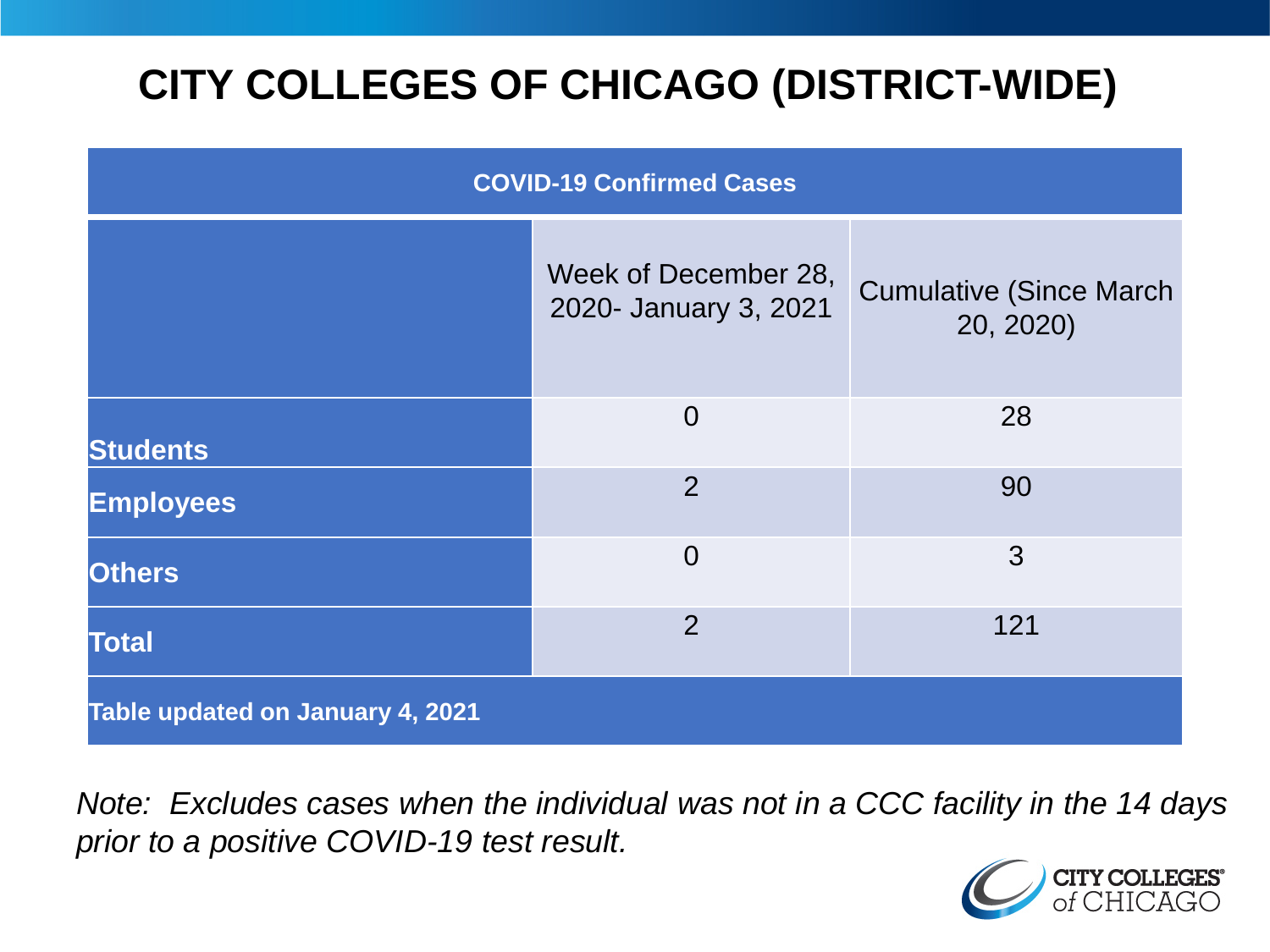# **DALEY COLLEGE**

| <b>COVID-19 Confirmed Cases</b>  |                                               |                                              |
|----------------------------------|-----------------------------------------------|----------------------------------------------|
|                                  | Week of December 28,<br>2020- January 3, 2021 | <b>Cumulative (Since March)</b><br>20, 2020) |
| <b>Students</b>                  | $\overline{0}$                                | $\Omega$                                     |
| <b>Employees</b>                 | $\overline{0}$                                | 12                                           |
| <b>Others</b>                    | $\overline{0}$                                | $\overline{0}$                               |
| <b>Total</b>                     | $\overline{0}$                                | 12                                           |
| Table updated on January 4, 2021 |                                               |                                              |

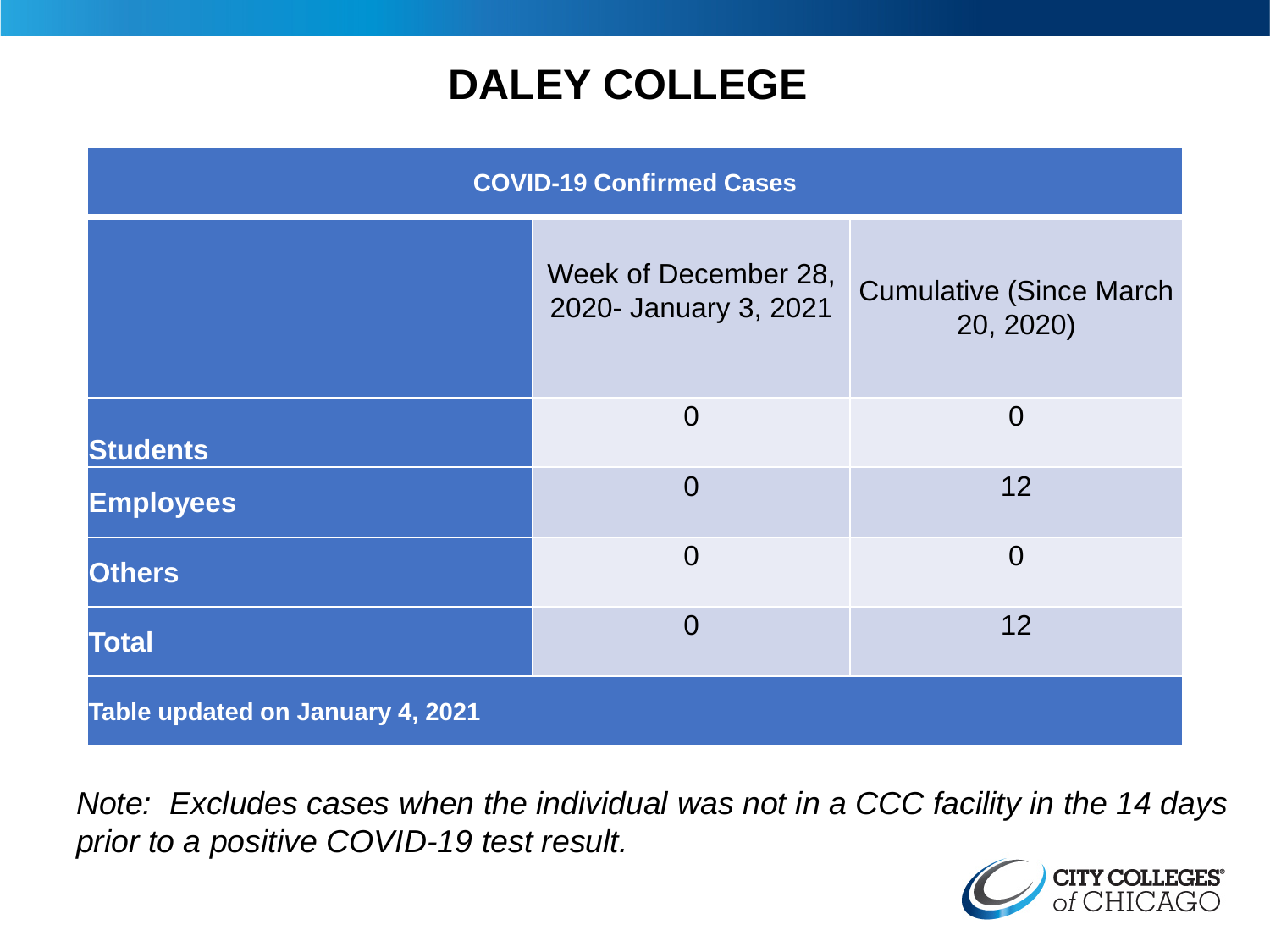# **HAROLD WASHINGTON COLLEGE**

| <b>COVID-19 Confirmed Cases</b>  |                                               |                                              |
|----------------------------------|-----------------------------------------------|----------------------------------------------|
|                                  | Week of December 28,<br>2020- January 3, 2021 | <b>Cumulative (Since March)</b><br>20, 2020) |
| <b>Students</b>                  | $\overline{0}$                                | $5\overline{)}$                              |
| <b>Employees</b>                 | $\Omega$                                      | 8                                            |
| <b>Others</b>                    | $\overline{0}$                                | 1                                            |
| <b>Total</b>                     | $\Omega$                                      | 14                                           |
| Table updated on January 4, 2021 |                                               |                                              |

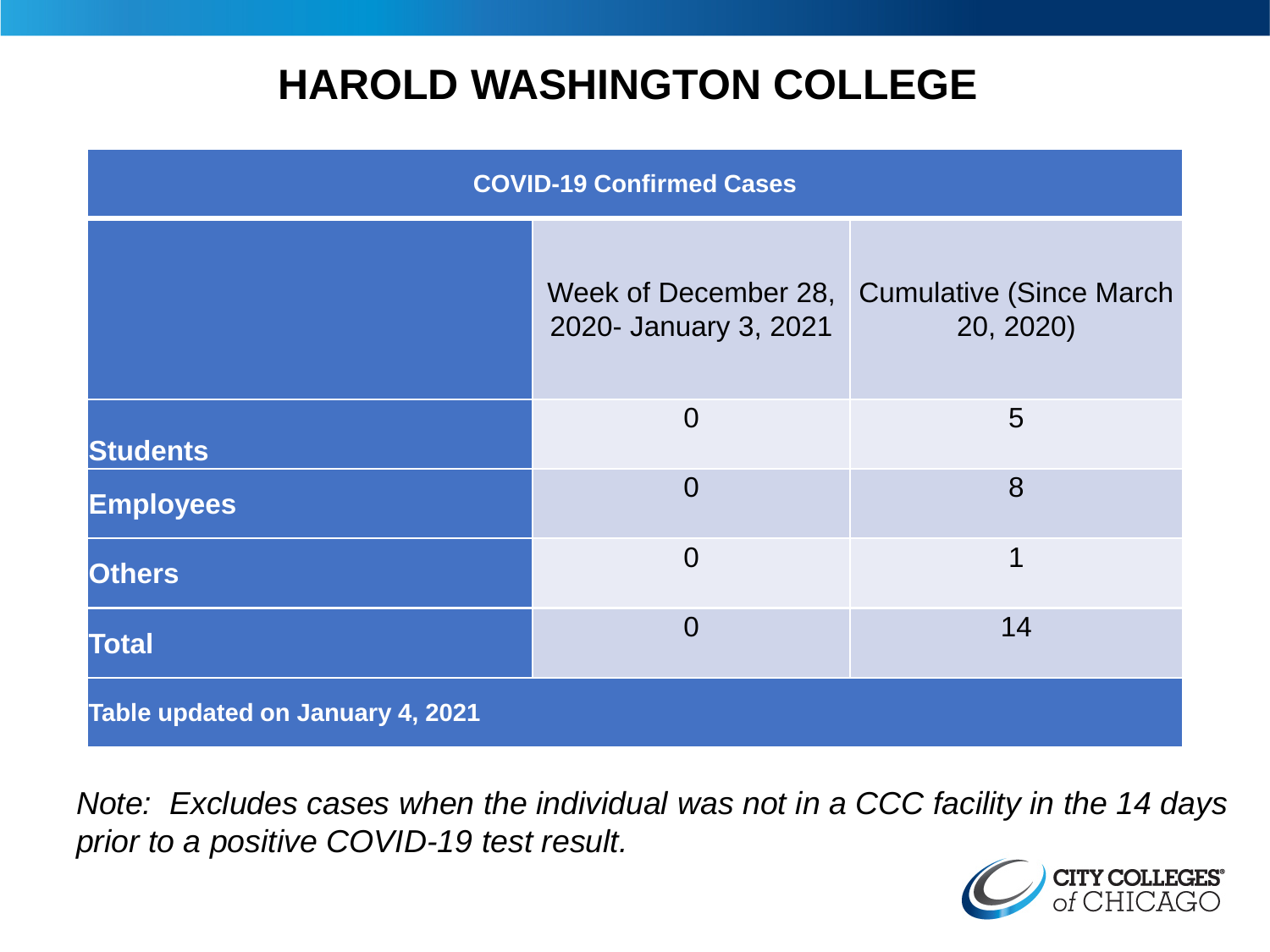# **KENNEDY-KING COLLEGE**

| <b>COVID-19 Confirmed Cases</b>  |                                               |                                              |
|----------------------------------|-----------------------------------------------|----------------------------------------------|
|                                  | Week of December 28,<br>2020- January 3, 2021 | <b>Cumulative (Since March)</b><br>20, 2020) |
| <b>Students</b>                  | $\overline{0}$                                | 6                                            |
| <b>Employees</b>                 | 1                                             | 15                                           |
| <b>Others</b>                    | $\overline{0}$                                | $\overline{0}$                               |
| <b>Total</b>                     | 1                                             | 21                                           |
| Table updated on January 4, 2021 |                                               |                                              |

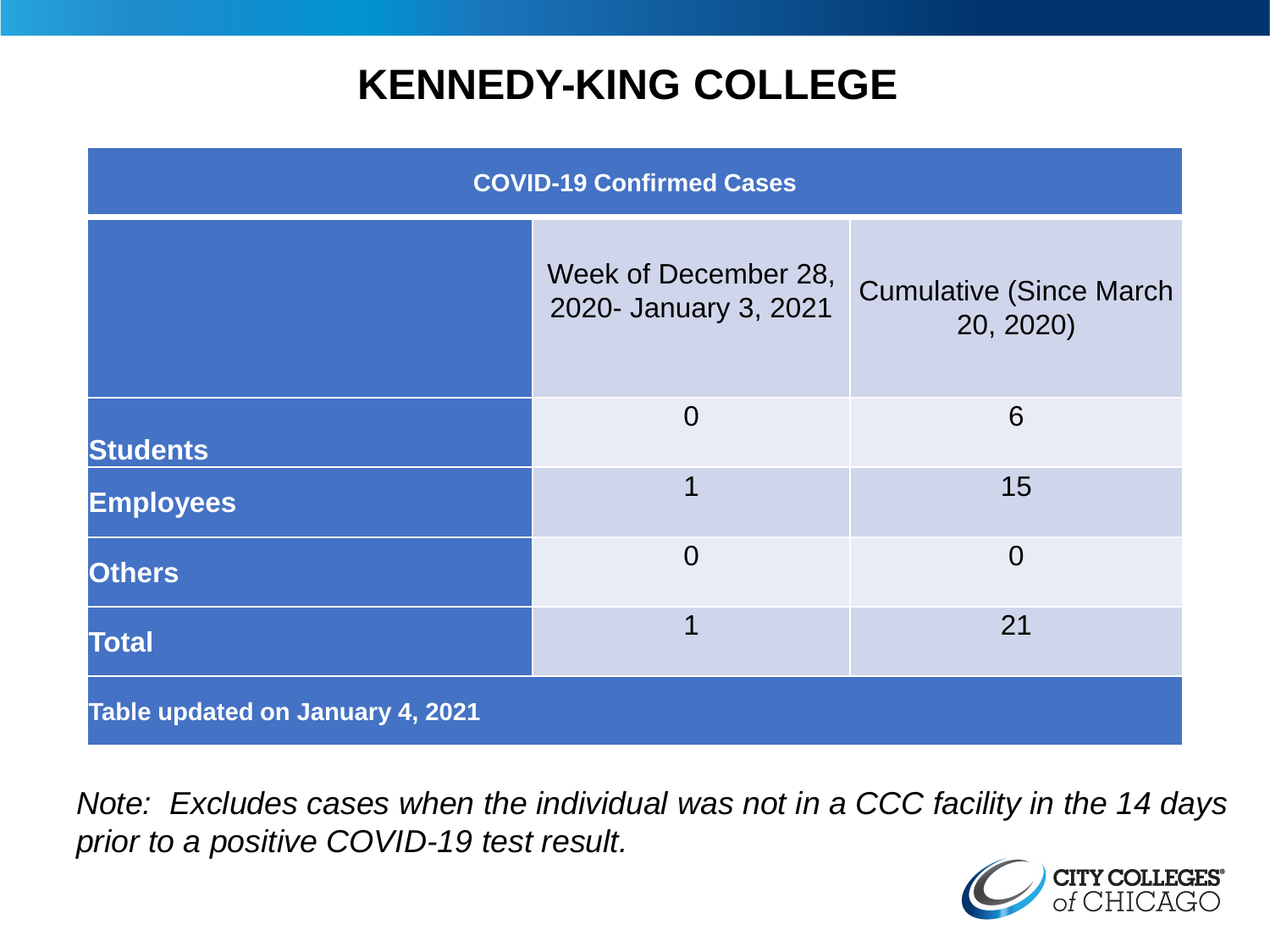# **MALCOLM X COLLEGE**

| <b>COVID-19 Confirmed Cases</b>    |                                               |                                              |
|------------------------------------|-----------------------------------------------|----------------------------------------------|
|                                    | Week of December 28,<br>2020- January 3, 2021 | <b>Cumulative (Since March)</b><br>20, 2020) |
| <b>Students</b>                    | $\overline{0}$                                | 14                                           |
| <b>Employees</b>                   | $\Omega$                                      | 16                                           |
| <b>Others</b>                      | $\overline{0}$                                | 1                                            |
| <b>Total</b>                       | $\Omega$                                      | 31                                           |
| Table updated on December 28, 2020 |                                               |                                              |

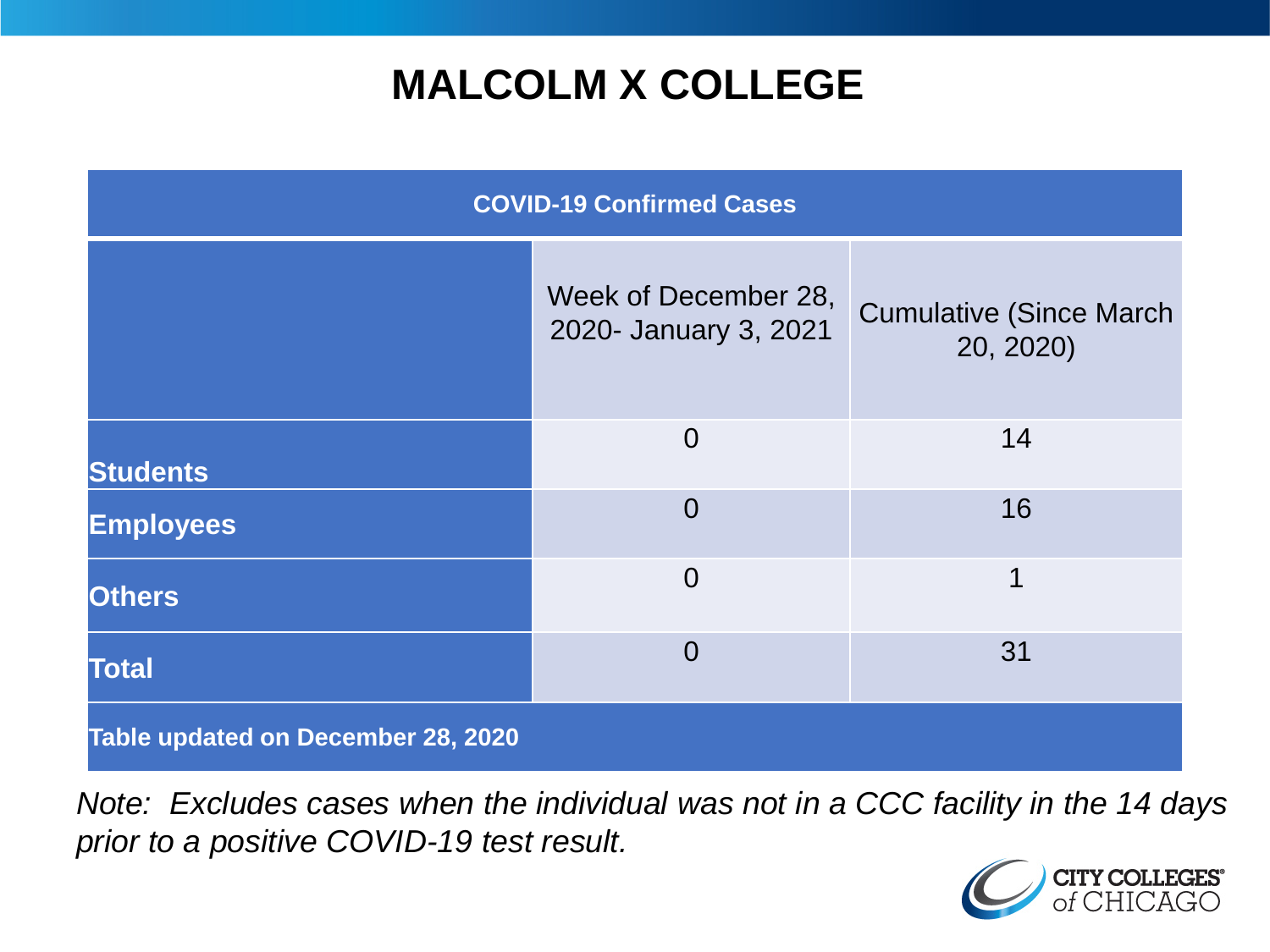# **OLIVE-HARVEY COLLEGE**

| <b>COVID-19 Confirmed Cases</b>  |                                               |                                              |
|----------------------------------|-----------------------------------------------|----------------------------------------------|
|                                  | Week of December 28,<br>2020- January 3, 2021 | <b>Cumulative (Since March)</b><br>20, 2020) |
| <b>Students</b>                  | $\Omega$                                      | 1                                            |
| <b>Employees</b>                 | $\Omega$                                      | 16                                           |
| <b>Others</b>                    | $\overline{0}$                                | $\overline{0}$                               |
| <b>Total</b>                     | $\Omega$                                      | 17                                           |
| Table updated on January 4, 2021 |                                               |                                              |

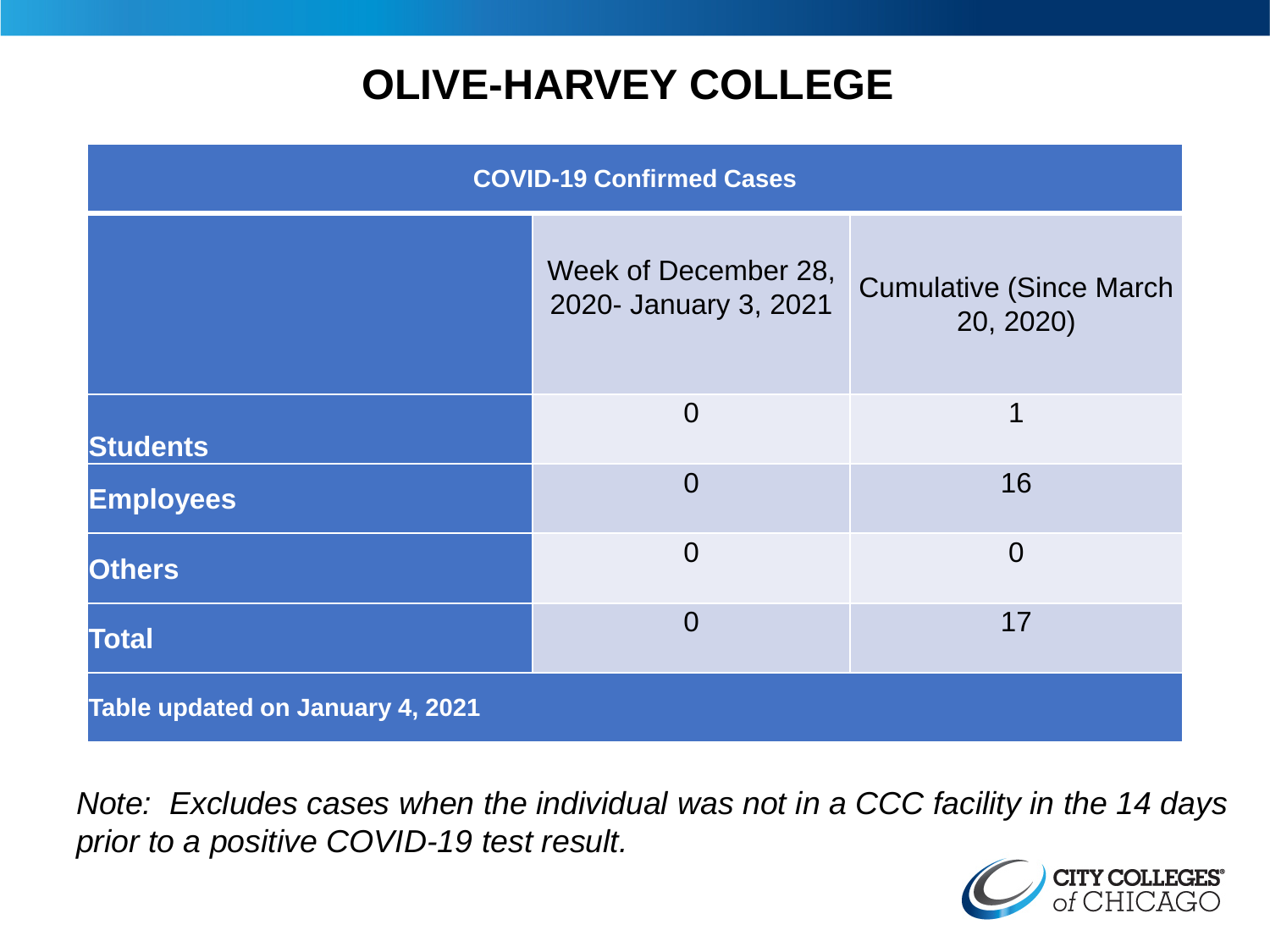# **TRUMAN COLLEGE**

| <b>COVID-19 Confirmed Cases</b>  |                                               |                                              |
|----------------------------------|-----------------------------------------------|----------------------------------------------|
|                                  | Week of December 28,<br>2020- January 3, 2021 | <b>Cumulative (Since March)</b><br>20, 2020) |
| <b>Students</b>                  | $\overline{0}$                                | 1                                            |
| <b>Employees</b>                 | 1                                             | 16                                           |
| <b>Others</b>                    | $\overline{0}$                                | $\overline{0}$                               |
| <b>Total</b>                     | 1                                             | 17                                           |
| Table updated on January 4, 2021 |                                               |                                              |

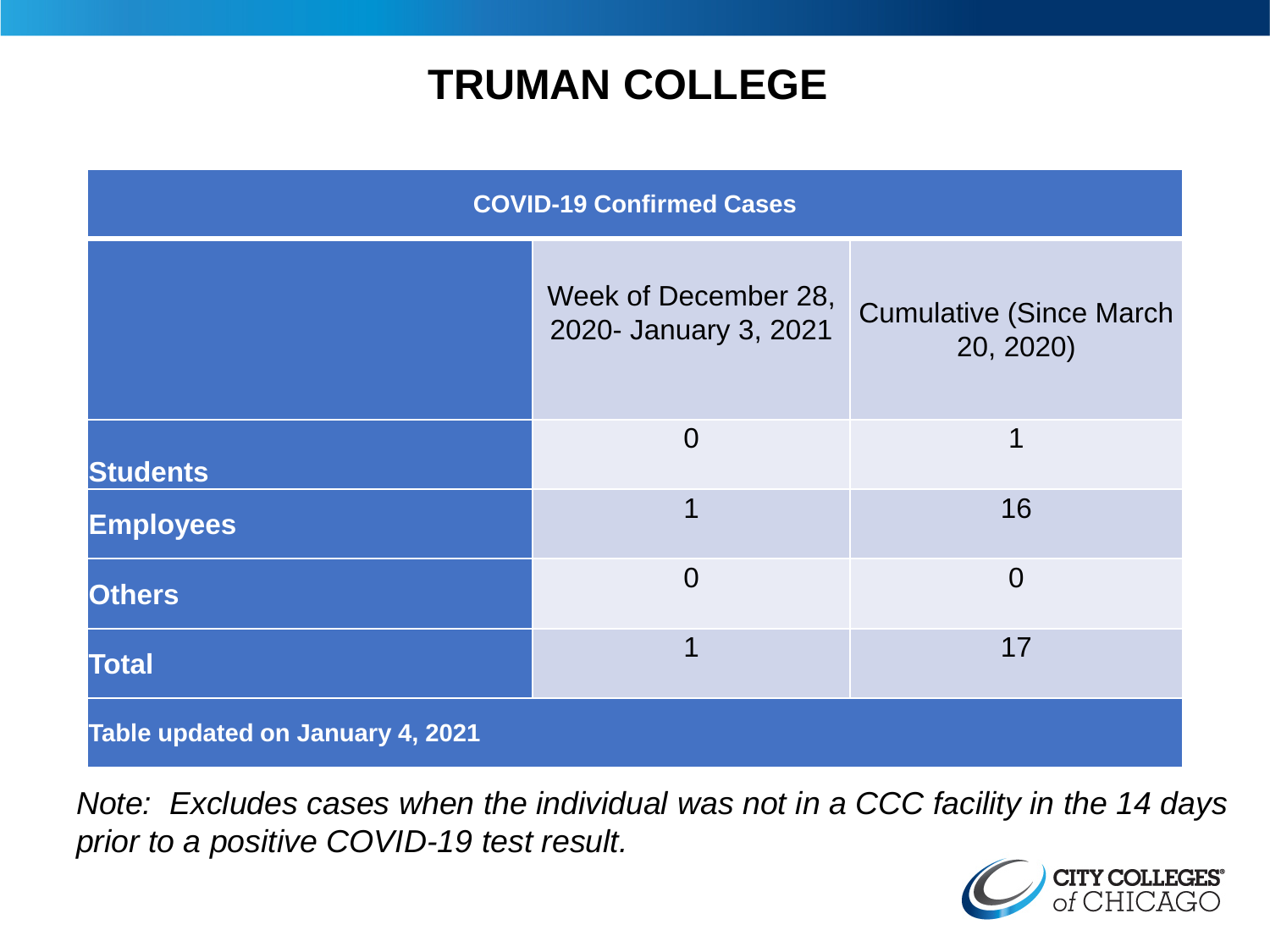# **WRIGHT COLLEGE**

| <b>COVID-19 Confirmed Cases</b>  |                       |                                                            |
|----------------------------------|-----------------------|------------------------------------------------------------|
|                                  | 2020- January 3, 2021 | Week of December 28, Cumulative (Since March)<br>20, 2020) |
| <b>Students</b>                  | $\Omega$              | 1                                                          |
| <b>Employees</b>                 | $\overline{0}$        | 7                                                          |
| <b>Others</b>                    | $\overline{0}$        | $\Omega$                                                   |
| <b>Total</b>                     | $\overline{0}$        | 8                                                          |
| Table updated on January 4, 2021 |                       |                                                            |